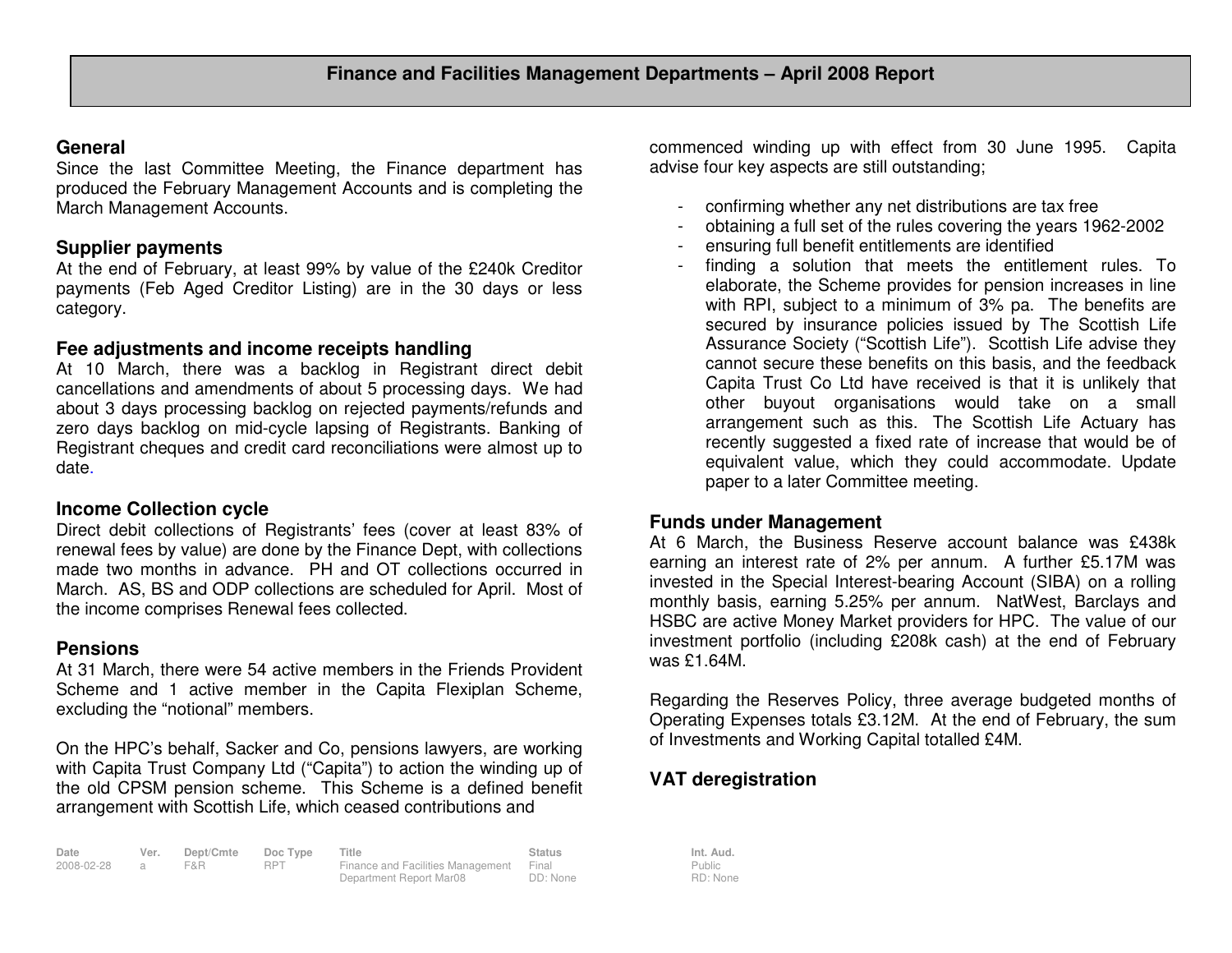HMRC confirmed that the option to tax will be disapplied, once the Stannary property is first used after the refurbishment and once the 'election to waive exemption' is received. Baker Tilly are proceeding with the deregistration application.

#### **March 07 Annual Report**

 Tabled and approved in Parliament in late March 2008 and will be posted online shortly.

### **Employee training and staffing levels**

 There is a team of eight full-time permanent employees in the Finance department including the Director of Finance and the Procurement Officer. Three Finance employees are enrolled in after hours, part-time professional accountancy qualifications (CIMA, ACCA and CAT) at present. Temp staff are periodically hired to cover for staff on annual or sick leave and to help the Transaction Manager and P/L Officer achieve their required service level targets.

### **Significant Financial Projects/Issues (next few months)**

- Financial System Upgrade Phase Two (Online Purchase Order Processing). Phase One (SAGE 200) was completed in April.
- Fee Change 2009 project (consultation phase)
- External Audit and Year End Statutory Reporting
- 22-26 Stannary St project Phase 2 (rooftop addition)

## **Facilities Management Report**

#### **Staffing**

 There are six permanent employees including the Facilities Manager. Areas covered include Reception, Building Maintenance, Post room, Catering, Health and Safety, Insurance and Building project liaison.

# **22-26 Stannary St Building Project**

 Following completion, the Registrations dept moved into the new Stannary St premises in mid April with Fitness to Practise and other

**Date Ver. Dept/Cmte Doc Type Title Status Int. Aud.**2008-02-28 a F&R RPT Finance and Facilities Management Department Report Mar08 Final DD: None

depts involved in the building restack to follow. Refer separate paper.

#### **Insurance**

 Annual review and update of HPC's insurance requirements completed by Lockton, HPC's insurance broker. Some premium savings, reduced policy exclusions and increased coverage obtained. See separate paper outlining coverage details.

### **Health and Safety Issues**

Implementation of HPC Health & Safety<sup>1</sup> and Fire Safety training to commence from June 2008.

## **Procurement Report**

 Work in progress to update Supplier service contracts with assistance from BDB lawyers.

Replacement travel provider for Portman Travel to be trialled for a three month period, following recent supplier presentations and after supplier travel system customisation.

Work in progress to create a centralised travel section on the HPC websites. Likely to cover travel insurance, travel booking process, contact details, FAQ's and travel expense policies.

Health and Safety aspects relating to the physical environment include; Disabled Access, Fire Risk, Physical Security, Water Quality and Electrical Work testing. Health and Safety aspects relating to people (employees, contractors, Council and Committee members and Partners) include; Vehicle use, Display screen equipment, eyesight testing, first aid training, manual handling and lifts, and maintenance work by contractors.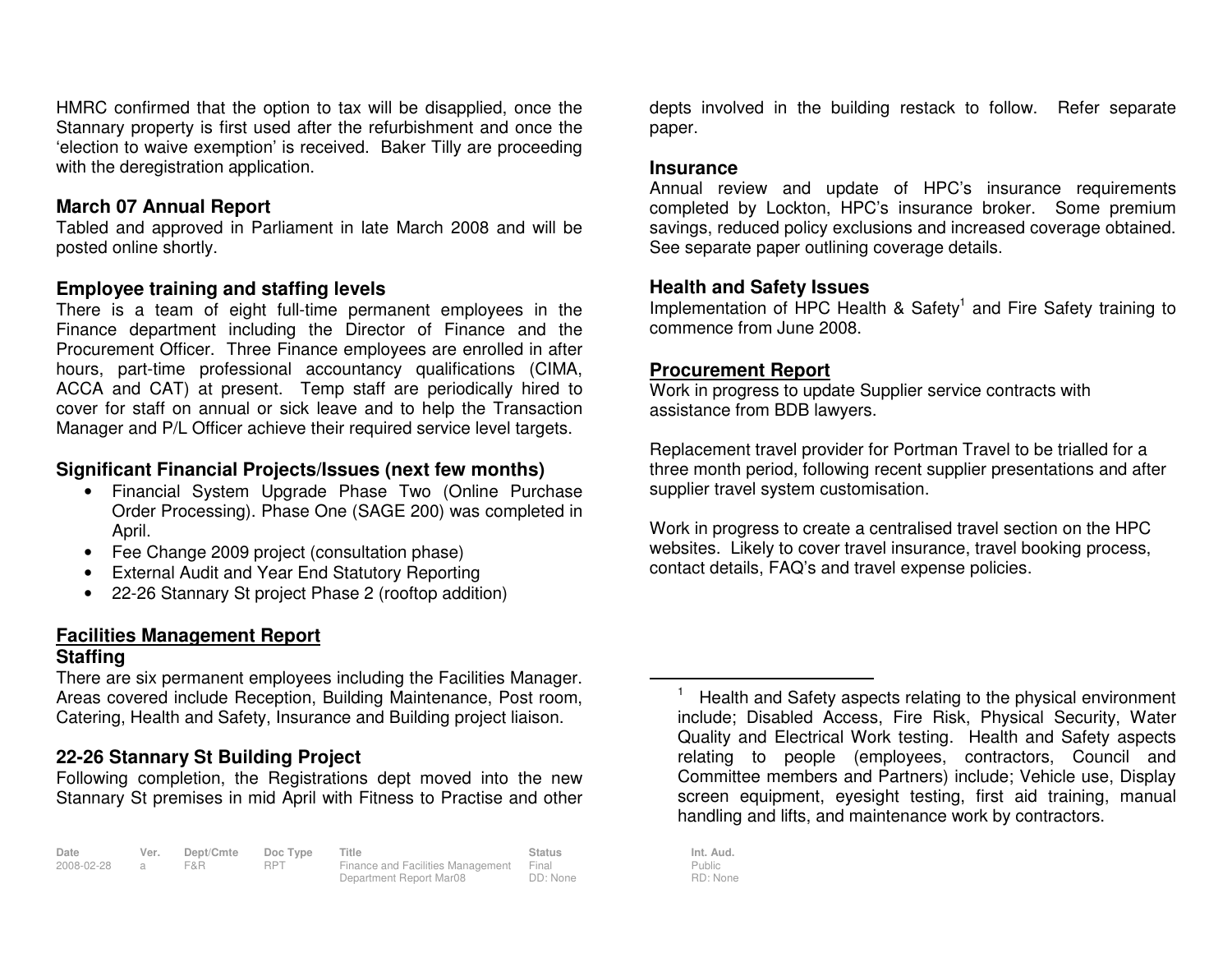#### **Health Professions Council February**

|                                             | 2007  |             |                |                |             |                |                |                |            | 2008  |                |             | <b>Total to</b> | <b>Budget</b> |          | <b>Annual</b> |
|---------------------------------------------|-------|-------------|----------------|----------------|-------------|----------------|----------------|----------------|------------|-------|----------------|-------------|-----------------|---------------|----------|---------------|
|                                             | April | May         | Jun            | Jul            | Aug         | Sep            | Oct            | Nov            | <b>Dec</b> | Jan   | Feb            | Mar         | Feb             | Feb           | Variance | <b>Budget</b> |
|                                             | £000  | £000        | £000           | £000           | £000        | £000           | £000           | £000           | £000       | £000  | £000           | £000        | £000            | £000          | £000     | £000          |
| <b>INCOME</b>                               |       |             |                |                |             |                |                |                |            |       |                |             |                 |               |          |               |
|                                             |       |             |                |                |             |                |                |                |            |       |                |             |                 |               |          |               |
| <b>Registration Income</b>                  | 835   | 926         | 818            | 994            | 1,049       | 950            | 1,193          | 717            | 1,135      | 987   | 1,020          |             | 10,624          | 11,492        | (867)    | 12,552        |
| Department of Health Capital Grant Released | 0     | 0           | 0              | $\mathbf 0$    | 0           | 0              | 0              | 0              | $\Omega$   | 0     | 0              |             | $\mathbf 0$     | $\theta$      | 0        | $\mathbf 0$   |
| Miscellaneous Income                        | 0     | 0           | 20             | (20)           | 0           | 0              | 0              | 6              | $\Omega$   | 0     | 0              |             | 6               | 0             | 6        | $\mathbf 0$   |
| <b>TOTAL INCOME*</b>                        | 835   | 926         | 838            | 974            | 1,049       | 950            | 1,193          | 723            | 1,135      | 987   | 1,020          | $\mathbf 0$ | 10,630          | 11,492        | (862)    | 12,552        |
| <b>EXPENDITURE</b>                          |       |             |                |                |             |                |                |                |            |       |                |             |                 |               |          |               |
| Approvals & Monitoring                      | 3     | 60          | 65             | 29             | 32          | 29             | 38             | 34             | 23         | 36    | 40             |             | 389             | 595           | (205)    | 657           |
| <b>Chief Executive</b>                      | 21    | 36          | 17             | 19             | 21          | 20             | 24             | 22             | 25         | 22    | 20             |             | 247             | 235           | 12       | 256           |
| Committees & PLG                            | (4)   | 14          | 24             | (3)            | 8           | 21             | 11             | 52             | (2)        | 11    | 20             |             | 153             | 363           | (210)    | 396           |
| Communications                              | 19    | 98          | 31             | 34             | 62          | 51             | 34             | 118            | 63         | 80    | 103            |             | 694             | 976           | (281)    | 1,016         |
| Council                                     | 3     | 46          | 47             | 29             | 9           | 19             | 33             | 35             | (1)        | 15    | 9              |             | 245             | 401           | (157)    | 423           |
| <b>Facilities Manangement</b>               | 102   | 58          | 44             | 65             | 62          | 72             | 74             | 82             | 53         | 60    | 90             |             | 760             | 905           | (145)    | 981           |
| Finance                                     | 57    | 43          | 34             | 20             | 63          | 17             | 39             | 65             | 51         | 65    | 10             |             | 464             | 411           | 53       | 449           |
| <b>Fitness to Practise</b>                  | 185   | 273         | 347            | 299            | 351         | 426            | 298            | 368            | 233        | 388   | 349            |             | 3,519           | 3,223         | 296      | 3,592         |
| Human Resources & Partners                  | 50    | 77          | 47             | 73             | 37          | 58             | 26             | 50             | 39         | 45    | 39             |             | 541             | 450           | 92       | 491           |
| <b>IT Department</b>                        | 70    | 104         | 62             | 70             | 78          | 51             | 67             | 79             | 57         | 55    | 77             |             | 770             | 760           | 11       | 844           |
| <b>Operations Office</b>                    | 17    | 20          | 13             | 21             | 27          | 19             | 19             | 20             | 18         | 41    | 29             |             | 246             | 238           | 8        | 259           |
| Policy & Standards                          | 11    | 17          | 16             | 16             | 15          | 18             | 20             | 45             | 27         | 23    | 17             |             | 224             | 395           | (171)    | 431           |
| President                                   | 2     | 3           | 2              | $\overline{4}$ | 2           | $\overline{2}$ | 3              | 3              | 3          | 5     | $\overline{1}$ |             | 29              | 44            | (14)     | 48            |
| Projects                                    | (2)   | $\mathbf 0$ | $\overline{2}$ | 3              | $\mathbf 0$ | 3              | $\overline{4}$ | $\overline{2}$ | 2          | 30    | 12             |             | 56              | 344           | (288)    | 353           |
| Registration                                | 16    | 149         | 160            | 161            | 119         | 137            | 130            | 187            | 147        | 113   | 171            |             | 1,491           | 1,880         | (389)    | 2,022         |
| Secretariat                                 | 38    | (2)         | 15             | 22             | 33          | 30             | 25             | 24             | 11         | 16    | 32             |             | 245             | 252           | (7)      | 274           |
| <b>TOTAL EXPENDITURE</b>                    | 590   | 996         | 927            | 863            | 920         | 973            | 845            | 1,187          | 751        | 1,004 | 1,020          | $\mathbf 0$ | 10,074          | 11,470        | (1, 395) | 12,493        |
| <b>SURPLUS/(DEFICIT)</b>                    | 245   | (70)        | (89)           | 112            | 129         | (23)           | 348            | (464)          | 384        | (17)  | 0              | $\mathbf 0$ | 556             | 22            | 534      | 59            |

\* Total Income is excluding investment income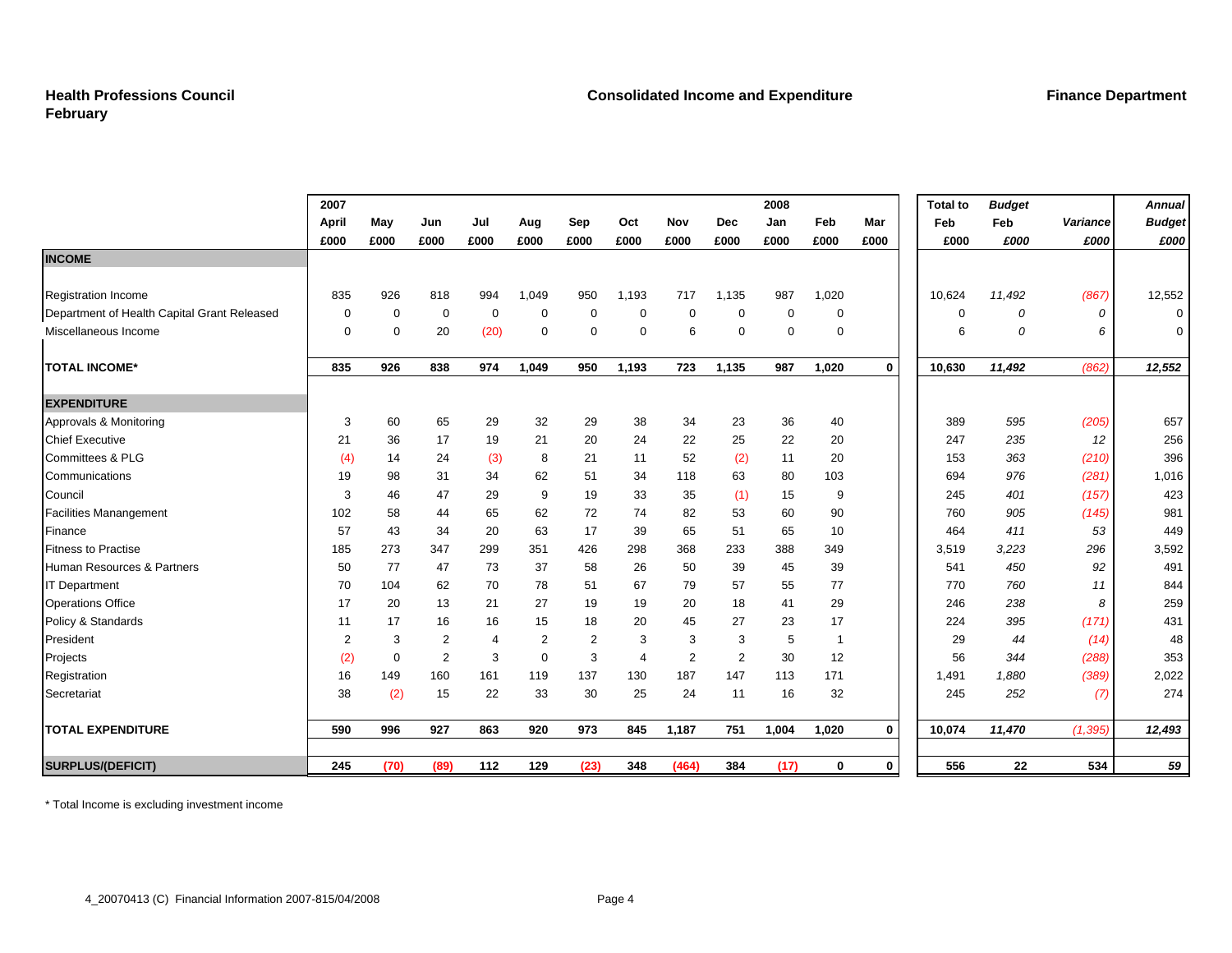#### **Health Professions Council February**

|                               | 2007           |                |                |                |             |                |                |                |                | 2008  |                |      | <b>Total to</b> | <b>Budget</b> | <b>Total</b>       |
|-------------------------------|----------------|----------------|----------------|----------------|-------------|----------------|----------------|----------------|----------------|-------|----------------|------|-----------------|---------------|--------------------|
|                               | April          | May            | Jun            | Jul            | Aug         | Sep            | Oct            | Nov            | <b>Dec</b>     | Jan   | Feb            | Mar  | Feb             | Feb           | <b>Expenditure</b> |
|                               | £000           | £000           | £000           | £000           | £000        | £000           | £000           | £000           | £000           | £000  | £000           | £000 | £000            | £000          | £000               |
| <b>EXPENDITURE</b>            |                |                |                |                |             |                |                |                |                |       |                |      |                 |               |                    |
| Approvals & Monitoring        | 61             | (2)            | (2)            | 14             | 9           | 11             | 21             | 22             | 24             | 17    | 30             |      | 205             | 595           | 389                |
| <b>Chief Executive</b>        | $\mathbf 0$    | (15)           | $\overline{4}$ | $\overline{2}$ | $\mathbf 0$ |                | (2)            | (1)            | (3)            | (1)   | $\overline{2}$ |      | (12)            | 235           | 247                |
| <b>Committees &amp; PLG</b>   | 32             | 22             |                | 50             | 16          | 12             | 44             | (22)           | 35             | 14    | 6              |      | 210             | 363           | 153                |
| Communications                | 16             | (63)           | 44             | 30             | (33)        | 95             | 71             | 127            | (0)            | 43    | (46)           |      | 281             | 976           | 694                |
| Council                       | $\overline{4}$ |                | (41)           | 116            | (3)         | 3              | 32             | (10)           | 23             | (8)   | 39             |      | 157             | 401           | 245                |
| <b>Facilities Manangement</b> | (30)           | 13             | 29             | $\overline{7}$ | 80          | 45             | (2)            | (10)           | 20             | 12    | (18)           |      | 145             | 905           | 760                |
| Finance                       | (21)           | (6)            | 4              | 17             | (26)        | 21             | (2)            | (27)           | (13)           | (28)  | 27             |      | (53)            | 411           | 464                |
| <b>Fitness to Practise</b>    | 109            | 21             | (57)           | 54             | (117)       | (119)          | 11             | (81)           | 51             | (102) | (65)           |      | (296)           | 3,223         | 3,519              |
| Human Resources & Partners    | (9)            | (36)           | (6)            | (32)           | 4           | (17)           | 15             | (9)            | $\overline{2}$ | (4)   | $\overline{2}$ |      | (92)            | 450           | 541                |
| <b>IT Department</b>          | (1)            | (35)           |                | (1)            | (9)         | 18             | 2              | (9)            | 12             | 14    | (8)            |      | (11)            | 760           | 770                |
| <b>Operations Office</b>      | 4              |                | 8              | $\mathbf 0$    | (6)         | 3              | $\overline{2}$ | $\overline{2}$ | 3              | (19)  | (8)            |      |                 | (8)<br>238    | 246                |
| Policy & Standards            | 25             | 19             | 20             | 20             | 21          | 18             | 15             | (9)            | 9              | 13    | 19             |      | 171             | 395           | 224                |
| President                     | $\overline{2}$ |                | 2              | $\mathbf 0$    | 2           | $\overline{2}$ | 1              | $\overline{1}$ |                | (1)   | 3              |      | 14              | 44            | 29                 |
| Projects                      | 9              | $\overline{7}$ | 11             | 10             | 18          | 244            | 4              | 6              | 8              | (24)  | (7)            |      | 288             | 344           | 56                 |
| Registration                  | 185            | 38             | 4              | 16             | 46          | 29             | 65             | (17)           | (3)            | 23    | $\overline{2}$ |      | 389             | 1,880         | 1,491              |
| Secretariat                   | 9              | $\overline{7}$ | 7              | $\mathbf 0$    | (19)        | (4)            | (2)            | (2)            | 11             | 6     | (7)            |      |                 | 252<br>7      | 245                |
| <b>TOTAL BUDGET VARIANCE</b>  | 395            | (26)           | 37             | 303            | (17)        | 363            | 275            | (41)           | 178            | (44)  | (28)           | 0    | 1,395           | 11,470        | 10,074             |
|                               |                |                |                |                |             |                |                |                |                |       |                |      |                 |               |                    |
| <b>TOTAL MONTHLY BUDGET</b>   | 985            | 970            | 963            | 1,166          | 904         | 1,336          | 1,120          | 1,146          | 929            | 960   | 992            | 0    |                 |               | 11,470             |
| <b>TOTAL EXPENDITURE</b>      | 590            | 996            | 927            | 863            | 920         | 973            | 845            | 1,187          | 751            | 1,004 | 1,020          | 0    |                 |               | 10,074             |

\* Total Income is excluding investment income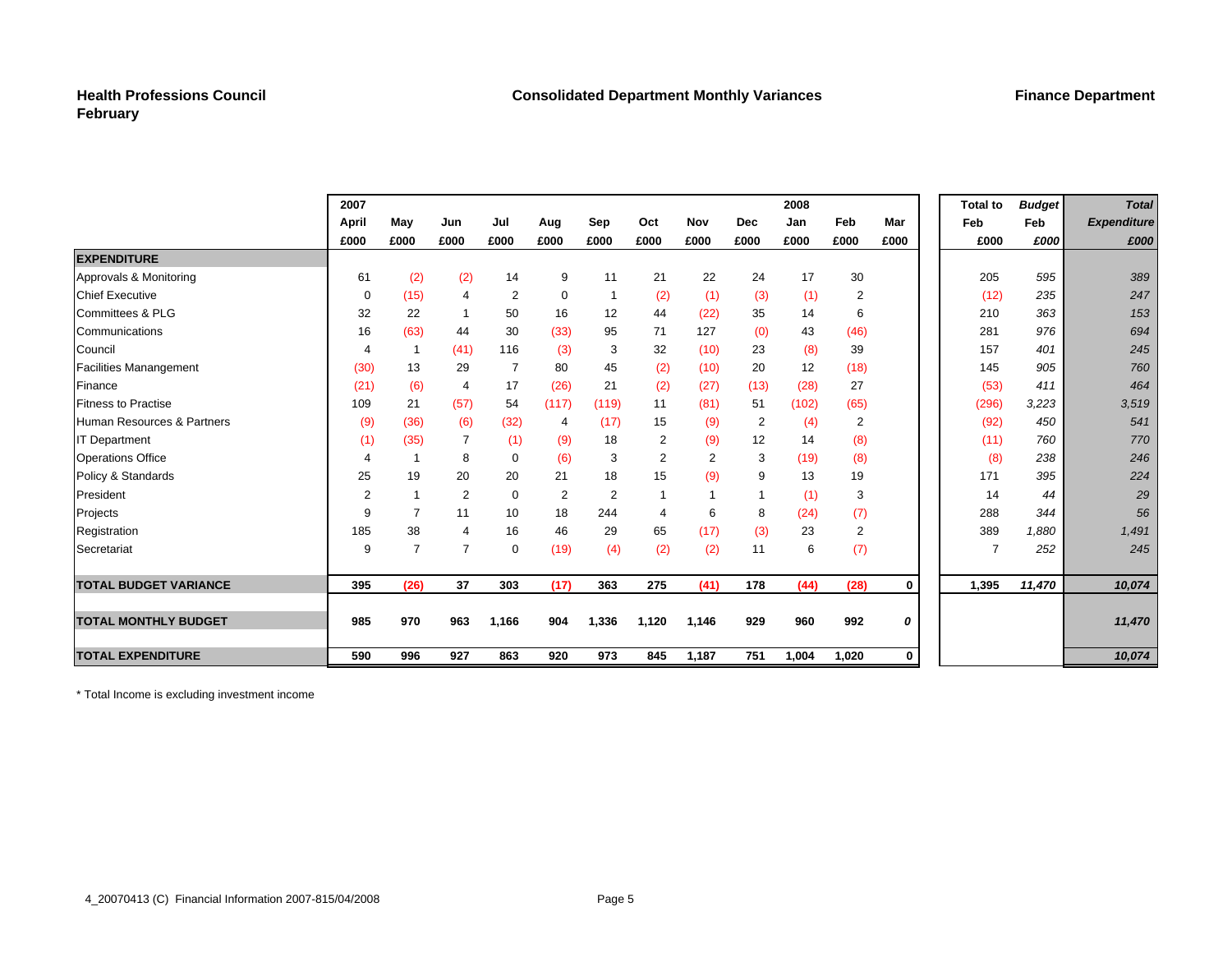|                                | <b>Actual</b> | 2007     |             |             |              |             |          |              |             |            | 2008         |             |             | <b>Budget</b> |
|--------------------------------|---------------|----------|-------------|-------------|--------------|-------------|----------|--------------|-------------|------------|--------------|-------------|-------------|---------------|
|                                | Mar 07        | April    | May         | Jun         | Jul          | Aug         | Sep      | Oct          | Nov         | <b>Dec</b> | Jan          | Feb         | Mar         | <b>Mar 08</b> |
|                                | £000          | £000     | £000        | £000        | £000         | £000        | £000     | £000         | £000        | £000       | £000         | £000        | £000        | £000          |
| <b>FIXED ASSETS</b>            |               |          |             |             |              |             |          |              |             |            |              |             |             |               |
| <b>Tangible Fixed Assets</b>   | 3,714         | 3,699    | 3,720       | 3,737       | 3,777        | 3,831       | 3,844    | 3,952        | 4,174       | 4,298      | 4,601        | 4.738       |             | 5,387         |
| Investments                    | 1,848         | 1,945    | 1,979       | 1,905       | 1,850        | 1,802       | 1,847    | 1,977        | 1,792       | 1,793      | 1,649        | 1,644       |             | 1,786         |
| <b>TOTAL FIXED ASSETS</b>      | 5,562         | 5.644    | 5.699       | 5,642       | 5.627        | 5.633       | 5.691    | 5.929        | 5,966       | 6,091      | 6,250        | 6,382       | $\mathbf 0$ | 7,173         |
| <b>CURRENT ASSETS</b>          |               |          |             |             |              |             |          |              |             |            |              |             |             |               |
| <b>Debtors</b>                 | 240           | 209      | 195         | 197         | 162          | 165         | 214      | 212          | 254         | 209        | 237          | 244         |             | 89            |
| Bank & Cash                    | 4,049         | 3,620    | 3,032       | 2,520       | 2,886        | 2,964       | 4,129    | 4,641        | 4,269       | 4,030      | 4,047        | 3,613       |             | 2,436         |
| <b>CURRENT LIABILITIES</b>     |               |          |             |             |              |             |          |              |             |            |              |             |             |               |
| Creditors and accrued expenses | (1,840)       | (1, 176) | (1, 349)    | (1, 297)    | (1,281)      | (1, 293)    | (1, 338) | (1, 291)     | (1,673)     | (1, 362)   | (1,586)      | (1, 496)    |             | (1, 117)      |
| <b>WORKING CAPITAL</b>         | 2,449         | 2,653    | 1,878       | 1,420       | 1,767        | 1,836       | 3,005    | 3,562        | 2,850       | 2,877      | 2,698        | 2,361       | $\bf{0}$    | 1,408         |
| <b>LOANS</b>                   | 0             | 0        | $\mathbf 0$ | $\mathbf 0$ | $\mathbf{0}$ | $\mathbf 0$ | 0        | $\mathbf{0}$ | $\mathbf 0$ | 0          | $\mathbf{0}$ | $\mathbf 0$ | $\mathbf 0$ | 0             |
| Deferred income                | (5, 429)      | (5, 399) | (4,705)     | (4,257)     | (4, 528)     | (4, 490)    | (5,678)  | (6,034)      | (5,939)     | (5,690)    | (5,752)      | (5,551)     |             | (6,056)       |
| <b>NET ASSETS</b>              | 2,582         | 2,898    | 2,872       | 2,805       | 2,866        | 2,979       | 3,018    | 3,457        | 2,877       | 3,278      | 3,196        | 3,192       | $\mathbf 0$ | 2,525         |
| Represented by:                |               |          |             |             |              |             |          |              |             |            |              |             |             |               |
| <b>Revaluation Reverse</b>     | 651           | 651      | 651         | 651         | 651          | 651         | 651      | 651          | 651         | 651        | 651          | 651         |             | 651           |
| Income and expenditure account | 1,931         | 2,247    | 2,221       | 2,154       | 2,215        | 2,328       | 2,367    | 2,806        | 2,226       | 2,627      | 2,545        | 2,541       |             | 1,874         |
|                                | 2,582         | 2,898    | 2,872       | 2,805       | 2,866        | 2,979       | 3,018    | 3,457        | 2,877       | 3,278      | 3,196        | 3,192       | $\mathbf 0$ | 2,525         |

\* Balance sheet includes investment income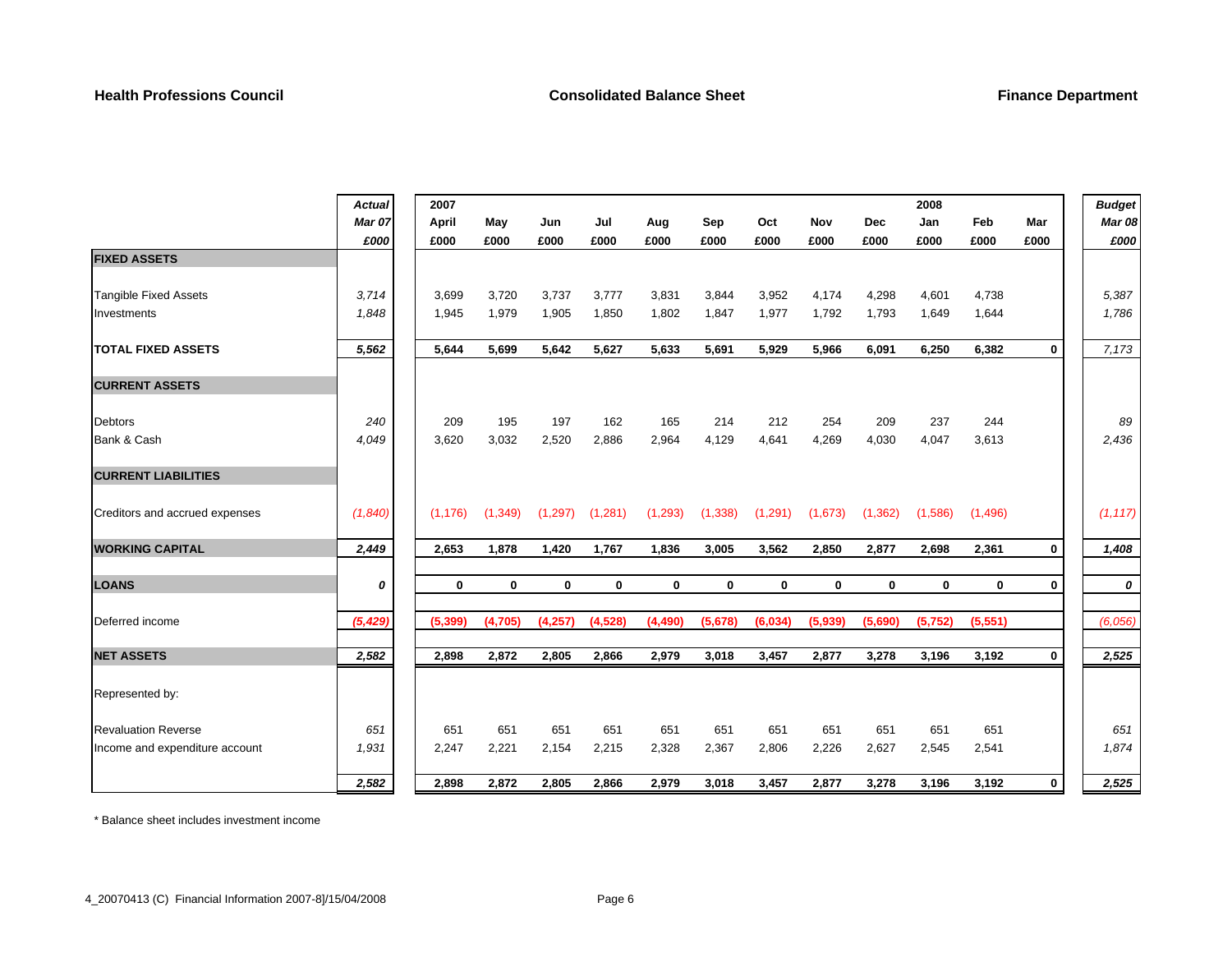|                                 | <b>Actual</b><br><b>Mar 07</b><br>£000 | 2007<br>April<br>£000 | May<br>£000 | Jun<br>£000 | Jul<br>£000    | Aug<br>£000 | Sep<br>£000 | Oct<br>£000 | Nov<br>£000 | <b>Dec</b><br>£000 | 2008<br>Jan<br>£000 | Feb<br>£000 | Mar<br>£000 | <b>Total</b><br>11 Months<br>£000 |
|---------------------------------|----------------------------------------|-----------------------|-------------|-------------|----------------|-------------|-------------|-------------|-------------|--------------------|---------------------|-------------|-------------|-----------------------------------|
| <b>Opening Balance (1st)</b>    |                                        | 4,050                 | 3,620       | 3,032       | 2,522          | 2,885       | 2,965       | 4,130       | 4,639       | 4,267              | 4,030               | 4,047       | 3,612       |                                   |
| <b>Registration Income</b>      |                                        | 834                   | 925         | 818         | 994            | 1,049       | 950         | 1,192       | 717         | 1,136              | 987                 | 1,020       |             | 10,622                            |
| Investment Income               |                                        | 2                     | 8           | 44          | $\overline{4}$ | 5           | 44          | 5           | 5           | 13                 | 49                  | 3           |             | 182                               |
| <b>Investment Sales</b>         |                                        | $\mathbf 0$           | 20          | 84          | $\Omega$       | 27          | $\mathbf 0$ | 25          | 90          | 17                 | 30                  | 13          |             | 306                               |
| Deferred Income Movements       |                                        | (29)                  | (694)       | (447)       | 271            | (37)        | 1,187       | 356         | (96)        | (247)              | 62                  | (201)       |             | 125                               |
| <b>Bank Loan</b>                |                                        |                       |             |             |                |             |             |             |             |                    |                     |             |             |                                   |
| Miscellaneous Income            |                                        |                       |             | 20          | (20)           |             |             |             | 6           |                    |                     |             |             | 6                                 |
| <b>Total Cash Receipts</b>      |                                        | 807                   | 259         | 519         | 1,249          | 1,044       | 2,181       | 1,578       | 722         | 919                | 1,128               | 835         | 0           | 11,241                            |
| Expenditure                     |                                        | 590                   | 996         | 927         | 863            | 920         | 974         | 845         | 1,187       | 750                | 1,003               | 1,020       |             | 10,075                            |
| Depreciation                    |                                        | (15)                  | (14)        | (17)        | (3)            | (17)        | (12)        | (16)        | (17)        | (17)               | (16)                | (17)        |             | (161)                             |
| Asset disposal / writeoff       |                                        | $\mathbf 0$           | $\mathbf 0$ | $\mathbf 0$ | $\mathbf 0$    | $\mathbf 0$ | $\mathbf 0$ | $\mathbf 0$ | $\mathbf 0$ | $\mathbf 0$        | $\mathbf 0$         | $\mathbf 0$ |             | 0                                 |
| Aged Cred / Accrual Movements   |                                        | 664                   | (171)       | 51          | 16             | (12)        | (47)        | 48          | (383)       | 313                | (226)               | 90          |             | 343                               |
| <b>Debtor Movements</b>         |                                        | (31)                  | (15)        | 3           | (34)           | 2           | 49          | (3)         | 43          | (48)               | 31                  | 8           |             | 5                                 |
| <b>Payments to Creditors</b>    |                                        | 1,208                 | 796         | 964         | 842            | 893         | 964         | 874         | 830         | 998                | 792                 | 1,101       | $\mathbf 0$ | 10,262                            |
| <b>Capital Expenditure</b>      |                                        | $\mathbf 0$           | 35          | 33          | 58             | 71          | 29          | 128         | 238         | 141                | 320                 | 155         |             | 1,208                             |
| Capital write-off               |                                        | $\mathbf 0$           | $\mathbf 0$ | $\mathbf 0$ | (14)           | $\mathbf 0$ | (4)         | (3)         | $\mathbf 0$ | $\mathbf 0$        | (1)                 | $\mathbf 0$ |             | (22)                              |
| <b>Investment Purchases</b>     |                                        | 29                    | 16          | 32          | $\mathbf 0$    | $\Omega$    | 27          | 70          | 26          | 17                 | 0                   | 14          |             | 231                               |
| Loan Repayments                 |                                        | $\mathbf 0$           | $\mathbf 0$ | $\mathbf 0$ | $\mathbf 0$    | $\mathbf 0$ | $\mathbf 0$ | $\mathbf 0$ | $\mathbf 0$ | $\mathbf 0$        | $\mathbf 0$         | $\mathbf 0$ |             | 0                                 |
| <b>Other Payments</b>           |                                        | 29                    | 51          | 65          | 44             | 71          | 52          | 195         | 264         | 158                | 319                 | 169         | 0           | 1,417                             |
| <b>Closing Balance</b>          | 4,050                                  | 3,620                 | 3,032       | 2,522       | 2,885          | 2,965       | 4,130       | 4,639       | 4,267       | 4,030              | 4,047               | 3,612       | 3,612       |                                   |
| <b>Budgeted Closing Balance</b> |                                        |                       |             |             |                |             |             |             |             |                    |                     |             |             |                                   |
| <b>Variance</b>                 |                                        |                       | 3.032       | 2.522       | 2,885          | 2,965       | 4,130       | 4.639       | 4,267       | 4,030              | 4.047               | 3,612       | 3,612       |                                   |